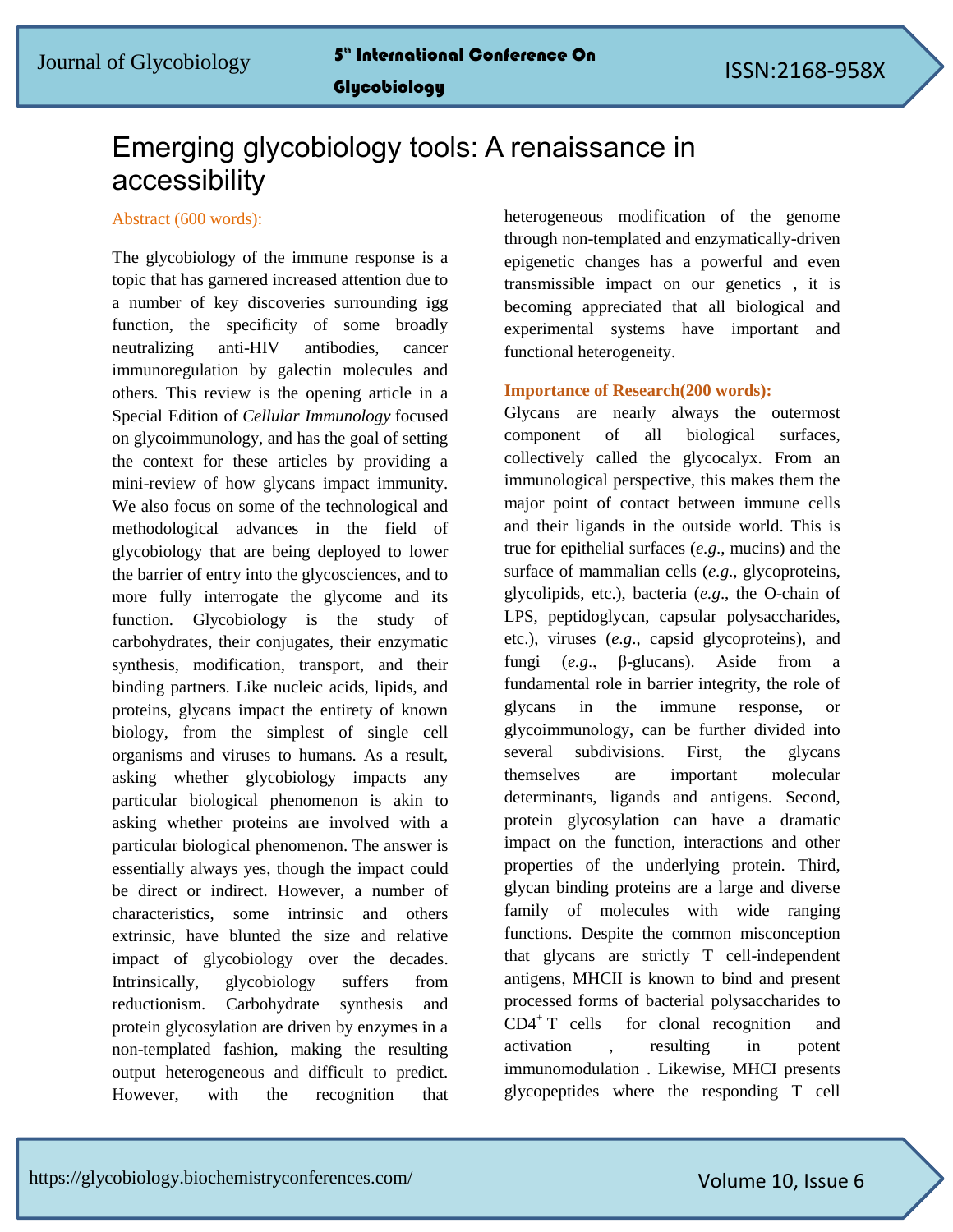# Journal of Glycobiology <sup>5</sup>

#### 5<sup>th</sup> International Conference On

#### Glycobiology

# ISSN:2168-958X

receptor makes most of its antigen contact with the glycan , and CD1 presents glycolipids to natural killer T (NKT) cells such that the glycan moiety is extended outside of the acyl chain binding pockets .



Biography (200 words)

Shamim Ahmad Bhat is working as a Consultant Emergency Medicine in Dept. Of Emergency Medicine King Saud Medical City Riyadh. He is a board certifi ed from India and currently holding the chair of Academic and research co coordinator in the same department. He is also holding the chair of deputy program director for Saudi diploma in emergency medicine. He is the director of the TRR (KSMC and ALFRED University) training in King Saud Medical City. He is a part of the panel of evaluators and examiners for Saudi board of Emergency Medicine, approved by Saudi commission for health specialties. He is a Specialist in Organization and Management and is a Certifi ed Tutor. He is a Lecturer, Trainer of medical personnel, education, social welfare, police, in the fi eld of diagnostics and organization of assistance to victims of violence

## References:

[1] Baum LG, Cobb BA, The direct and indirect effects of glycans on immune function, *Glycobiology* 27 (2017) 619–624. [\[pubmed\]](https://www.ncbi.nlm.nih.gov/pubmed/28460052) [Google [Scholar\]](https://scholar.google.com/scholar_lookup?journal=Glycobiology&title=The+direct+and+indirect+effects+of+glycans+on+immune+function&author=LG+Baum&author=BA+Cobb&volume=27&publication_year=2017&pages=619-624&pmid=28460052&)

[2] Felsenfeld G, A brief history of epigenetics, *Cold Spring Harb. Perspect. Biol* 6(2014). [PMC free [article\]](https://www.ncbi.nlm.nih.gov/pmc/articles/PMC3941222/) [\[pubmed\]](https://www.ncbi.nlm.nih.gov/pubmed/24384572) [\[Google Scholar\]](https://scholar.google.com/scholar_lookup?journal=Cold+Spring+Harb.+Perspect.+Biol&title=A+brief+history+of+epigenetics&author=G+Felsenfeld&volume=6&publication_year=2014&)



Info of Institute & Lab (200 words)

King Saud Medical City (KSMC), also known as Shemaisi Hospital, is a large public referral hospital and Level 1 Trauma Center in Riyadh, Saudi Arabia. It was founded in 1956 and is one of the largest tertiary care centers in Saudi Arabia, with a total bed capacity of 1,500 including 200 ICU beds. The 102-bed emergency department is the busiest in the country, and the hospital serves as the largest referral center in Saudi Arabia for Orthopedic surgery, Trauma surgery and Neurosurgery. It is part of the first healthcare cluster in the city of Riyadh, and currently employs 9,200 healthcare personnel.The hospital has a tremendously high patient turnover, both outpatient and inpatient, and conducted over 20,000 surgical procedures in 2019 alone.

KSMC is also one of the largest medical education, training and research centers in Saudi Arabia, with postgraduate residency and specialist training programs in medicine and surgical subspecialties as well as multiple medical school affiliations.

[3] Varki A, Biological roles of glycans, *Glycobiology* 27 (2017) 3–49. [\[PMC](https://www.ncbi.nlm.nih.gov/pmc/articles/PMC5884436/)  [free article\]](https://www.ncbi.nlm.nih.gov/pmc/articles/PMC5884436/) [\[pubmed\]](https://www.ncbi.nlm.nih.gov/pubmed/27558841) [\[Google Scholar\]](https://scholar.google.com/scholar_lookup?journal=Glycobiology&title=Biological+roles+of+glycans&author=A+Varki&volume=27&publication_year=2017&pages=3-49&pmid=27558841&)

[4] *Essentials of Glycobiology*, second ed., Cold Spring Harbor Laboratory Press, Cold Spring Harbor, NY, 2009. [\[Google Scholar\]](https://scholar.google.com/scholar_lookup?title=Essentials+of+Glycobiology&publication_year=2009&)

[5] Marshall RD, The nature and metabolism of the carbohydrate-peptide linkages of glycoproteins, *Biochem. Soc. Symp* (1974) 17– 26. [\[pubmed\]](https://www.ncbi.nlm.nih.gov/pubmed/4620382) [\[Google Scholar\]](https://scholar.google.com/scholar_lookup?journal=Biochem.+Soc.+Symp&title=The+nature+and+metabolism+of+the+carbohydrate-peptide+linkages+of+glycoproteins&author=RD+Marshall&publication_year=1974&pages=17-26&pmid=4620382&)